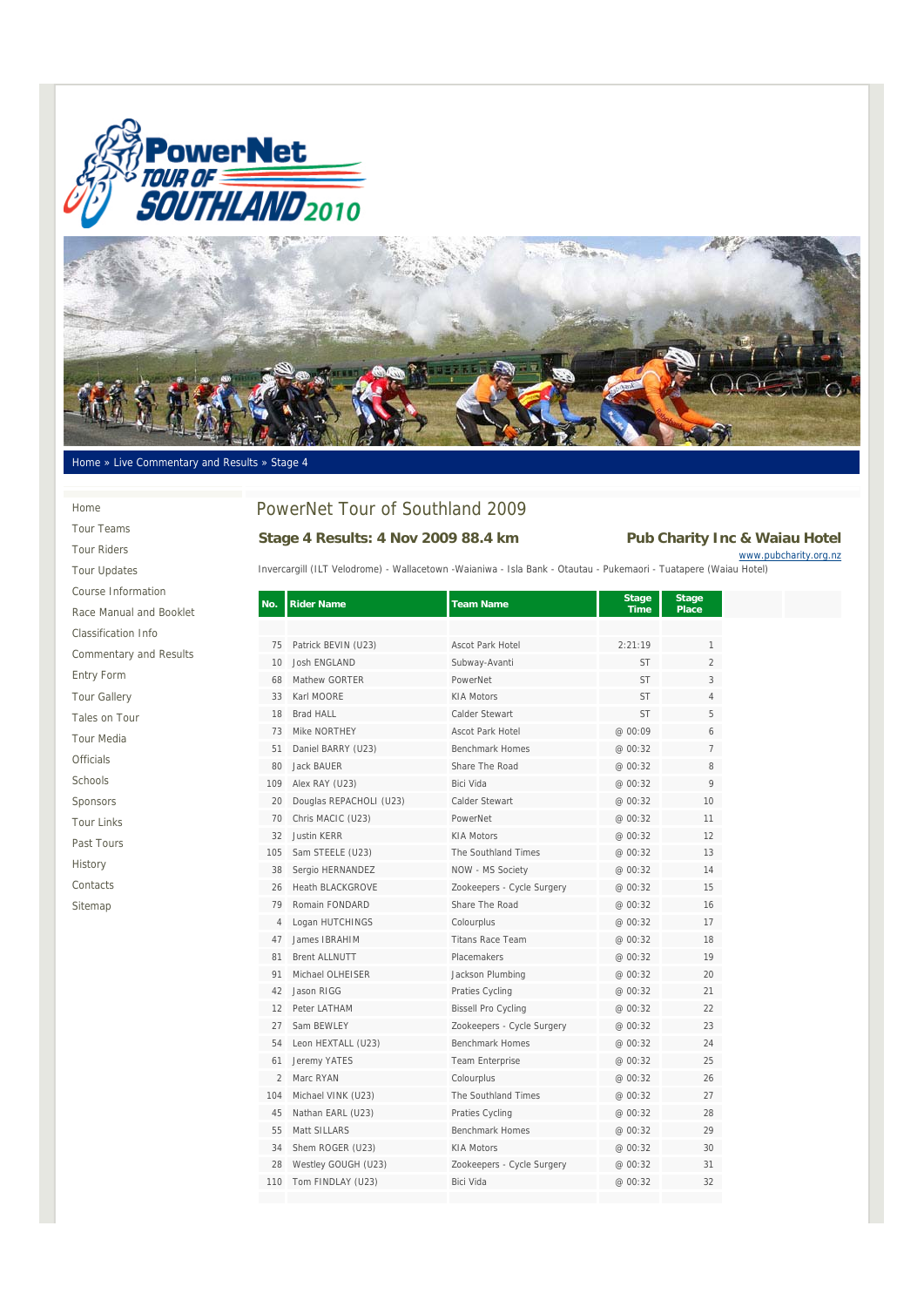| 6              | Gordon MCCAULEY       | Subway-Avanti                  | @ 00:32   | 33 |
|----------------|-----------------------|--------------------------------|-----------|----|
| 107            | Taylor GUNMAN (U23)   | Bici Vida                      | @ 00:32   | 34 |
| 90             | Sheldon GORTER (U23)  | Sycamore Print                 | @ 00:32   | 35 |
| 16             | Mark LANGLANDS        | Calder Stewart                 | @ 00:32   | 36 |
| 92             | Kevin NICOL           | Jackson Plumbing               | @ 00:32   | 37 |
| 44             | Joshua CHUGG          | Praties Cycling                | @ 00:32   | 38 |
| 77             | Matt GILBERT          | Share The Road                 | @ 00:32   | 39 |
| 17             | Ben KING (U23)        | Calder Stewart                 | @ 00:32   | 40 |
| 25             | Jamie WHYTE           | Cyclingnzshop.com - Bio Sport  | @ 00:32   | 41 |
| 3              | Jesse SERGENT (U23)   | Colourplus                     | @ 00:32   | 42 |
| 22             | Nico DE JONG          | Cyclingnzshop.com - Bio Sport  | @ 00:32   | 43 |
| 19             | Paul ODLIN            | Calder Stewart                 | @ 00:32   | 44 |
| 101            | Matt MARSHALL (U23)   | The Southland Times            | @ 00:32   | 45 |
| $\overline{7}$ | Hayden GODFREY        | Subway-Avanti                  | @ 00:32   | 46 |
| 71             | Aaron STRONG          | Ascot Park Hotel               | @ 00:32   | 47 |
| 108            | Carl WILLIAMS         | Bici Vida                      | @ 00:32   | 48 |
| 111            | Mike HENTON           | Southern Institute of Technolo | gy@ 00:32 | 49 |
| 64             | Alasdair DEMPSEY      | <b>Team Enterprise</b>         | @ 00:32   | 50 |
| 9              | Joseph COOPER         | Subway-Avanti                  | @ 00:32   | 51 |
| 72             | Wade MANGHAM (U23)    | Ascot Park Hotel               | @ 00:32   | 52 |
| 56             | <b>Blair MARTIN</b>   | <b>Creation Signs</b>          | @ 00:32   | 53 |
| 8              | Eric DROWER           | Subway-Avanti                  | @ 00:32   | 54 |
| 95             | Stefan ROTHE          | Jackson Plumbing               | @ 00:32   | 55 |
| 57             | David EVANS           | <b>Creation Signs</b>          | @ 00:32   | 56 |
| 88             | Alex MCGREGOR (U23)   | Sycamore Print                 | @ 00:32   | 57 |
| 121            | Jonathon ATKINSON     | <b>Energy Smart</b>            | @ 00:32   | 58 |
| 93             | <b>Greg KRAUSE</b>    | Jackson Plumbing               | @ 00:32   | 59 |
| 15             | Cody O'REILLY         | <b>Bissell Pro Cycling</b>     | @ 00:32   | 60 |
| 65             | Josh BROWN (U23)      | Team Enterprise                | @ 00:32   | 61 |
| 14             | Omer KEM              | <b>Bissell Pro Cycling</b>     | @ 00:32   | 62 |
| 11             | Jeremy VENNELL        | <b>Bissell Pro Cycling</b>     | @ 00:32   | 63 |
| 5              | Reon PARK             | Colourplus                     | @ 00:32   | 64 |
| 53             | James MCCOY (U23)     | <b>Benchmark Homes</b>         | @ 00:32   | 65 |
| 62             | Michael TORCKLER      | <b>Team Enterprise</b>         | @ 00:32   | 66 |
| 100            | David AYRE            | Winton's Middle Pub            | @ 00:32   | 67 |
| 74             | Brad CARTER (U23)     | Ascot Park Hotel               | @ 00:32   | 68 |
| 21             | <b>Floyd LANDIS</b>   | Cyclingnzshop.com - Bio Sport  | @ 00:32   | 69 |
| 35             | George BENNETT (U23)  | <b>KIA Motors</b>              | @ 00:32   | 70 |
| 23             | <b>Nick LOVEGROVE</b> | Cyclingnzshop.com - Bio Sport  | @ 00:32   | 71 |
| 76             | Karl MURRAY           | Share The Road                 | @ 00:32   | 72 |
| 30             | Hamish BOND           | Zookeepers - Cycle Surgery     | @ 00:32   | 73 |
| 123            | Andy HAGAN            | <b>Energy Smart</b>            | @ 00:32   | 74 |
| 122            | Lee EVANS (U23)       | <b>Energy Smart</b>            | @ 00:32   | 75 |
| 115            | Simon BROWN           | Southern Institute of Technolo | gy@ 00:32 | 76 |
| 31             | Robin REID            | <b>KIA Motors</b>              | @ 00:32   | 77 |
| 84             | Jason BARLOW          | Placemakers                    | @ 00:32   | 78 |
| 29             | Glen CHADWICK         | Zookeepers - Cycle Surgery     | @ 00:32   | 79 |
| 116            | Logan EDGAR (U23)     | South West Helicopters         | @ 00:32   | 80 |
| 102            | Hamish PRESBURY (U23) | The Southland Times            | @ 01:17   | 81 |
| 120            | Simon CROOM           | South West Helicopters         | @ 07:49   | 82 |
| 106            | Scott WILDER          | Bici Vida                      | @ 07:49   | 83 |
| 67             | Russell GILL          | PowerNet                       | @ 07:49   | 84 |
| 125            | Johno GEE             | <b>Energy Smart</b>            | @ 08:59   | 85 |
| 82             | Logan MORT (U23)      | Placemakers                    | @ 09:04   | 86 |
| 40             | Corey FARRELL (U23)   | NOW - MS Society               | @ 10:36   | 87 |
| 85             | Logan CALDER          | Placemakers                    | @ 12:24   | 88 |
| 58             | Alex MALONE           | <b>Creation Signs</b>          | @ 12:24   | 89 |
| 59             | David TREACEY         | <b>Creation Signs</b>          | @ 12:24   | 90 |
| 113            | Matt HINTON           | Southern Institute of Technolo | gy@ 12:24 | 91 |
| 41             | Kyle MARWOOD          | Praties Cycling                | @ 18:21   | 92 |
| 98             | Thomas HUBBARD (U23)  | Winton's Middle Pub            | @ 18:21   | 93 |
| 46             | Samuel WHITMITZ       | Titans Race Team               | @ 24:20   | 94 |
|                |                       |                                |           |    |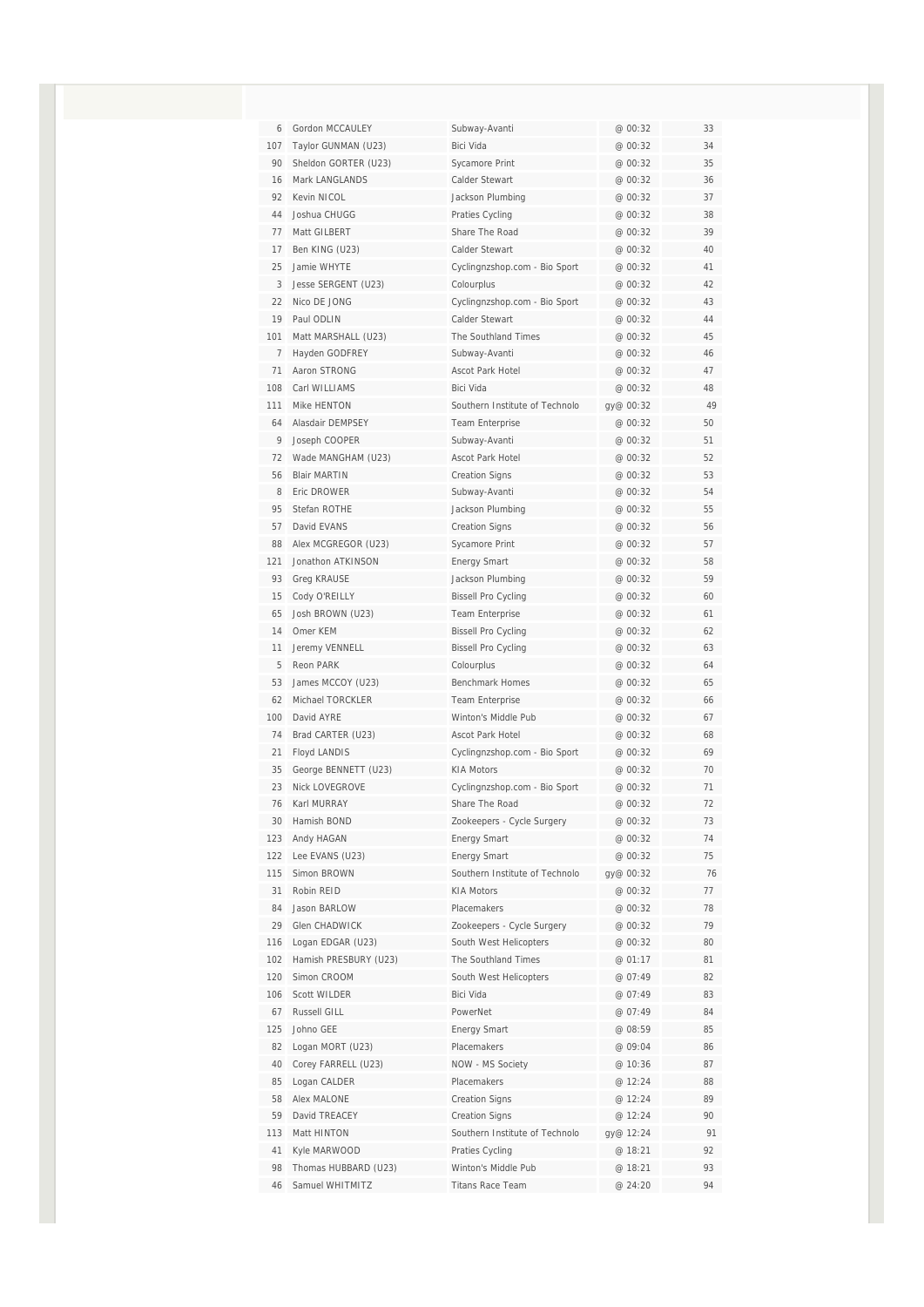**Web Design by Flatout © 2009** 

| Hayden KEGG<br>William ALEXANDER | <b>Creation Signs</b><br>Team Enterprise | @24:20<br>@24:20 | 95       |
|----------------------------------|------------------------------------------|------------------|----------|
|                                  |                                          |                  |          |
|                                  |                                          |                  | 96       |
|                                  | Sycamore Print                           | @24:20           | 97       |
| Kieran HAMBROOK (U23)            | Sycamore Print                           | @ 24:20          | 98       |
| Rod WFINBERG                     | Sycamore Print                           | @ 24:20          | 99       |
| <b>Travis KANF</b>               | South West Helicopters                   | @24:20           | 100      |
| Jeremy MEECH                     | Cyclingnzshop.com - Bio Sport            | @ 28:18          | 101      |
| Latham CROFT                     | <b>Titans Race Team</b>                  | @ 28:18          | 102      |
| Michael STALLARD                 | PowerNet                                 | @ 28:18          | 103      |
| Andrew BALLANTYNE                | South West Helicopters                   | @ 28:18          | 104      |
| Chris KFNDALL                    | <b>Energy Smart</b>                      | @ 28:18          | 105      |
| Nicholas MARTINEZ (U23)          | NOW - MS Society                         | <b>DNF</b>       | $\Omega$ |
|                                  | Kevin O'DONNELL                          |                  |          |

Live data provided by PowerNet Limited. Results data generated from SportCalc (www.sportcalc.co.nz)

### **PowerNet General Classification (After stage 4)**

| No.            | <b>Rider Name</b>       | <b>Team Name</b>              | G <sub>C</sub><br><b>Time</b> | G C<br><b>Place</b> | <b>Bonus</b> | <b>Penalty</b> |
|----------------|-------------------------|-------------------------------|-------------------------------|---------------------|--------------|----------------|
|                |                         |                               |                               |                     |              |                |
| 26             | <b>Heath BLACKGROVE</b> | Zookeepers - Cycle Surgery    | 8:40:06                       |                     | 00:04        |                |
| 80             | Jack BAUER              | Share The Road                | @ 00:14                       | $\overline{2}$      | 00:06        |                |
| $\overline{2}$ | Marc RYAN               | Colourplus                    | @ 00:24                       | 3                   |              |                |
| 11             | Jeremy VENNELL          | <b>Bissell Pro Cycling</b>    | @ 00:29                       | 4                   |              |                |
| 68             | Mathew GORTER           | PowerNet                      | @ 00:44                       | 5                   | 00:02        |                |
| 79             | Romain FONDARD          | Share The Road                | @ 00:50                       | 6                   |              |                |
| 29             | <b>Glen CHADWICK</b>    | Zookeepers - Cycle Surgery    | @ 00:51                       | $\overline{7}$      |              |                |
| 104            | Michael VINK (U23)      | The Southland Times           | @ 00:52                       | 8                   | 00:02        |                |
| 12             | Peter LATHAM            | <b>Bissell Pro Cycling</b>    | @ 01:02                       | 9                   |              |                |
| 3              | Jesse SERGENT (U23)     | Colourplus                    | @ 01:04                       | 10                  |              |                |
| 6              | Gordon MCCAULEY         | Subway-Avanti                 | @ 01:14                       | 11                  |              |                |
| 35             | George BENNETT (U23)    | <b>KIA Motors</b>             | @ 01:18                       | 12                  |              |                |
| 75             | Patrick BEVIN (U23)     | <b>Ascot Park Hotel</b>       | @ 01:26                       | 13                  | 00:09        |                |
| 110            | Tom FINDLAY (U23)       | <b>Bici Vida</b>              | @ 01:26                       | 14                  |              |                |
| 71             | Aaron STRONG            | <b>Ascot Park Hotel</b>       | @ 01:27                       | 15                  |              |                |
| 33             | Karl MOORE              | <b>KIA Motors</b>             | @ 01:30                       | 16                  |              |                |
| 56             | <b>Blair MARTIN</b>     | <b>Creation Signs</b>         | @ 01:31                       | 17                  |              |                |
| 45             | Nathan EARL (U23)       | Praties Cycling               | @ 01:33                       | 18                  |              |                |
| 27             | Sam BEWLEY              | Zookeepers - Cycle Surgery    | @ 01:33                       | 19                  |              |                |
| 51             | Daniel BARRY (U23)      | <b>Benchmark Homes</b>        | @ 01:45                       | 20                  |              |                |
| 18             | <b>Brad HALL</b>        | Calder Stewart                | @ 01:50                       | 21                  |              |                |
| 91             | Michael OLHEISER        | Jackson Plumbing              | @ 01:57                       | 22                  |              |                |
| 34             | Shem ROGER (U23)        | <b>KIA Motors</b>             | @ 01:57                       | 23                  |              |                |
| $\overline{7}$ | Hayden GODFREY          | Subway-Avanti                 | @ 02:01                       | 24                  |              |                |
| 101            | Matt MARSHALL (U23)     | The Southland Times           | @ 02:01                       | 25                  |              |                |
| 61             | Jeremy YATES            | Team Enterprise               | @ 02:20                       | 26                  |              |                |
| 32             | <b>Justin KERR</b>      | <b>KIA Motors</b>             | @ 02:33                       | 27                  |              |                |
| 8              | Eric DROWER             | Subway-Avanti                 | @ 02:38                       | 28                  |              |                |
| 17             | Ben KING (U23)          | Calder Stewart                | @ 02:50                       | 29                  |              |                |
| 20             | Douglas REPACHOLI (U23) | Calder Stewart                | @ 02:51                       | 30                  |              |                |
| 109            | Alex RAY (U23)          | <b>Bici Vida</b>              | @ 02:51                       | 31                  |              |                |
| 81             | <b>Brent ALLNUTT</b>    | Placemakers                   | @ 03:13                       | 32                  |              |                |
| 28             | Westley GOUGH (U23)     | Zookeepers - Cycle Surgery    | @ 03:15                       | 33                  |              |                |
| 21             | Floyd LANDIS            | Cyclingnzshop.com - Bio Sport | @ 03:16                       | 34                  |              |                |
| 9              | Joseph COOPER           | Subway-Avanti                 | @ 03:18                       | 35                  |              |                |
| 19             | Paul ODLIN              | Calder Stewart                | @ 03:21                       | 36                  | 00:06        |                |
| 38             | Sergio HERNANDEZ        | NOW - MS Society              | @ 03:31                       | 37                  |              |                |
| 47             | James IBRAHIM           | <b>Titans Race Team</b>       | @ 03:35                       | 38                  |              |                |
| 73             | Mike NORTHEY            | <b>Ascot Park Hotel</b>       | @ 03:37                       | 39                  |              |                |
| 72             | Wade MANGHAM (U23)      | <b>Ascot Park Hotel</b>       | @ 03:41                       | 40                  | 00:04        |                |
| 107            | Taylor GUNMAN (U23)     | Bici Vida                     | @ 03:41                       | 41                  |              |                |
| 5              | Reon PARK               | Colourplus                    | @ 03:43                       | 42                  |              |                |
| 15             | Cody O'REILLY           | <b>Bissell Pro Cycling</b>    | @ 03:47                       | 43                  | 00:07        |                |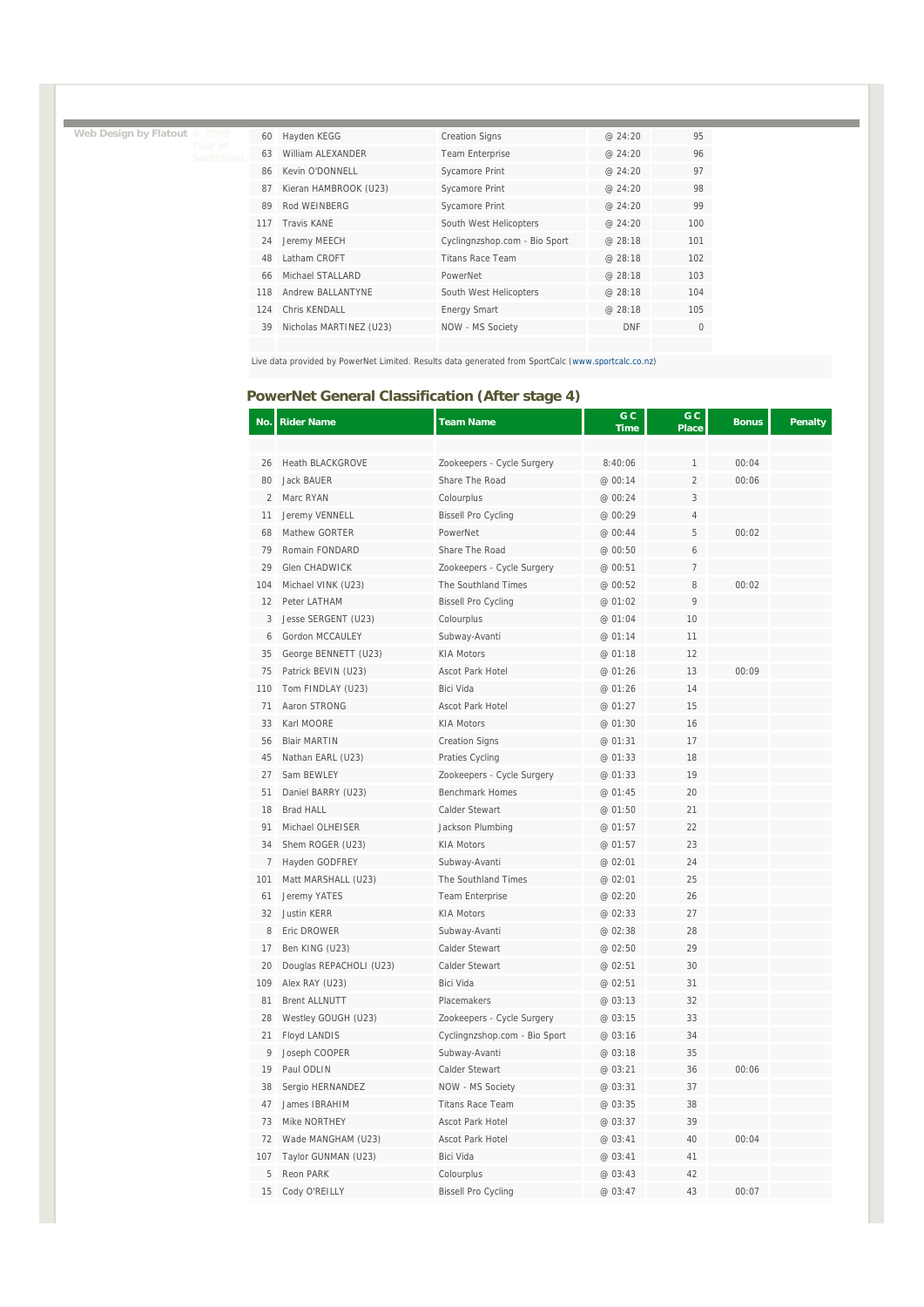| 44  | Joshua CHUGG          | Praties Cycling                | @ 03:52   | 44  |       |  |
|-----|-----------------------|--------------------------------|-----------|-----|-------|--|
| 16  | Mark LANGLANDS        | Calder Stewart                 | @ 04:01   | 45  | 00:04 |  |
| 55  | Matt SILLARS          | <b>Benchmark Homes</b>         | @ 04:02   | 46  |       |  |
| 22  | Nico DE JONG          | Cyclingnzshop.com - Bio Sport  | @ 04:05   | 47  |       |  |
| 14  | Omer KEM              | <b>Bissell Pro Cycling</b>     | @ 04:20   | 48  |       |  |
| 31  | Robin REID            | <b>KIA Motors</b>              | @ 04:23   | 49  |       |  |
| 54  | Leon HEXTALL (U23)    | <b>Benchmark Homes</b>         | @ 04:33   | 50  |       |  |
| 105 | Sam STEELE (U23)      | The Southland Times            | @ 04:37   | 51  |       |  |
| 108 | Carl WILLIAMS         | <b>Bici Vida</b>               | @ 04:47   | 52  |       |  |
| 121 | Jonathon ATKINSON     | <b>Energy Smart</b>            | @ 05:01   | 53  |       |  |
| 77  | Matt GILBERT          | Share The Road                 | @ 05:37   | 54  |       |  |
| 62  | Michael TORCKLER      | Team Enterprise                | @ 05:54   | 55  |       |  |
| 70  | Chris MACIC (U23)     | PowerNet                       | @ 05:56   | 56  |       |  |
| 95  | Stefan ROTHE          | Jackson Plumbing               | @ 06:02   | 57  |       |  |
| 25  | Jamie WHYTE           | Cyclingnzshop.com - Bio Sport  | @ 06:08   | 58  |       |  |
| 10  | Josh ENGLAND          | Subway-Avanti                  | @ 06:21   | 59  | 00:05 |  |
| 93  | <b>Greg KRAUSE</b>    | Jackson Plumbing               | @ 06:27   | 60  |       |  |
| 42  | Jason RIGG            | Praties Cycling                | @ 06:34   | 61  |       |  |
| 76  | Karl MURRAY           | Share The Road                 | @ 07:21   | 62  |       |  |
| 88  | Alex MCGREGOR (U23)   | Sycamore Print                 | @ 08:10   | 63  |       |  |
| 57  | David EVANS           | <b>Creation Signs</b>          | @ 08:56   | 64  |       |  |
| 123 | Andy HAGAN            | <b>Energy Smart</b>            | @ 09:00   | 65  |       |  |
| 115 | Simon BROWN           | Southern Institute of Technolo | gy@ 09:29 | 66  |       |  |
| 65  | Josh BROWN (U23)      | Team Enterprise                | @ 09:40   | 67  |       |  |
| 23  | Nick LOVEGROVE        | Cyclingnzshop.com - Bio Sport  | @ 09:51   | 68  |       |  |
| 84  | Jason BARLOW          | Placemakers                    | @ 10:00   | 69  |       |  |
| 53  | James MCCOY (U23)     | <b>Benchmark Homes</b>         | @ 10:22   | 70  | 00:04 |  |
| 64  | Alasdair DEMPSEY      | Team Enterprise                | @ 11:06   | 71  |       |  |
| 4   | Logan HUTCHINGS       | Colourplus                     | @ 11:19   | 72  | 00:10 |  |
| 30  | Hamish BOND           | Zookeepers - Cycle Surgery     | @ 11:22   | 73  |       |  |
| 92  | Kevin NICOL           | Jackson Plumbing               | @ 11:23   | 74  |       |  |
| 102 | Hamish PRESBURY (U23) | The Southland Times            | @ 11:26   | 75  |       |  |
| 106 | <b>Scott WILDER</b>   | <b>Bici Vida</b>               | @ 14:02   | 76  |       |  |
| 90  | Sheldon GORTER (U23)  | Sycamore Print                 | @ 15:09   | 77  |       |  |
| 120 | Simon CROOM           | South West Helicopters         | @ 17:24   | 78  |       |  |
| 67  | Russell GILL          | PowerNet                       | @ 20:40   | 79  |       |  |
| 58  | Alex MALONE           | <b>Creation Signs</b>          | @ 20:48   | 80  |       |  |
| 59  | David TREACEY         | <b>Creation Signs</b>          | @ 20:53   | 81  |       |  |
| 113 | Matt HINTON           | Southern Institute of Technolo | gy@ 22:33 | 82  |       |  |
| 40  | Corey FARRELL (U23)   | NOW - MS Society               | @ 23:00   | 83  |       |  |
| 82  | Logan MORT (U23)      | Placemakers                    | @ 23:07   | 84  |       |  |
| 100 | David AYRE            | Winton's Middle Pub            | @ 28:05   | 85  |       |  |
| 46  | Samuel WHITMITZ       | Titans Race Team               | @ 29:02   | 86  | 00:02 |  |
| 87  | Kieran HAMBROOK (U23) | Sycamore Print                 | @ 29:06   | 87  |       |  |
| 111 | Mike HENTON           | Southern Institute of Technolo | gy@ 29:57 | 88  |       |  |
| 66  | Michael STALLARD      | PowerNet                       | @ 30:54   | 89  |       |  |
| 60  | Hayden KEGG           | <b>Creation Signs</b>          | @ 32:24   | 90  |       |  |
| 122 | Lee EVANS (U23)       | <b>Energy Smart</b>            | @ 32:43   | 91  |       |  |
| 74  | Brad CARTER (U23)     | Ascot Park Hotel               | @ 33:02   | 92  |       |  |
| 48  | Latham CROFT          | <b>Titans Race Team</b>        | @ 33:26   | 93  |       |  |
| 98  | Thomas HUBBARD (U23)  | Winton's Middle Pub            | @ 33:30   | 94  |       |  |
| 63  | William ALEXANDER     | Team Enterprise                | @ 34:38   | 95  |       |  |
| 89  | Rod WEINBERG          | Sycamore Print                 | @ 35:08   | 96  |       |  |
| 86  | Kevin O'DONNELL       | Sycamore Print                 | @ 35:32   | 97  |       |  |
| 125 | Johno GEE             | <b>Energy Smart</b>            | @ 41:01   | 98  |       |  |
| 85  | Logan CALDER          | Placemakers                    | @ 45:20   | 99  |       |  |
| 41  | Kyle MARWOOD          | Praties Cycling                | @ 48:38   | 100 |       |  |
| 117 | Travis KANE           | South West Helicopters         | @ 1:02:59 | 101 |       |  |
| 24  | Jeremy MEECH          | Cyclingnzshop.com - Bio Sport  | @ 1:13:01 | 102 |       |  |
| 118 | Andrew BALLANTYNE     | South West Helicopters         | @ 1:15:11 | 103 |       |  |
| 124 | Chris KENDALL         | <b>Energy Smart</b>            | @ 1:16:56 | 104 |       |  |
| 116 | Logan EDGAR (U23)     | South West Helicopters         | <b>DQ</b> |     |       |  |

Home | Sponsors | Course Information |<br>Commentary and Results | Tour Teams |<br>Classification Info | Tour Riders | Tour<br>Competitions | Tour Media | Schools |<br>Race Manual and Booklet | Officials |<br>Tour Gallery | Tour Links |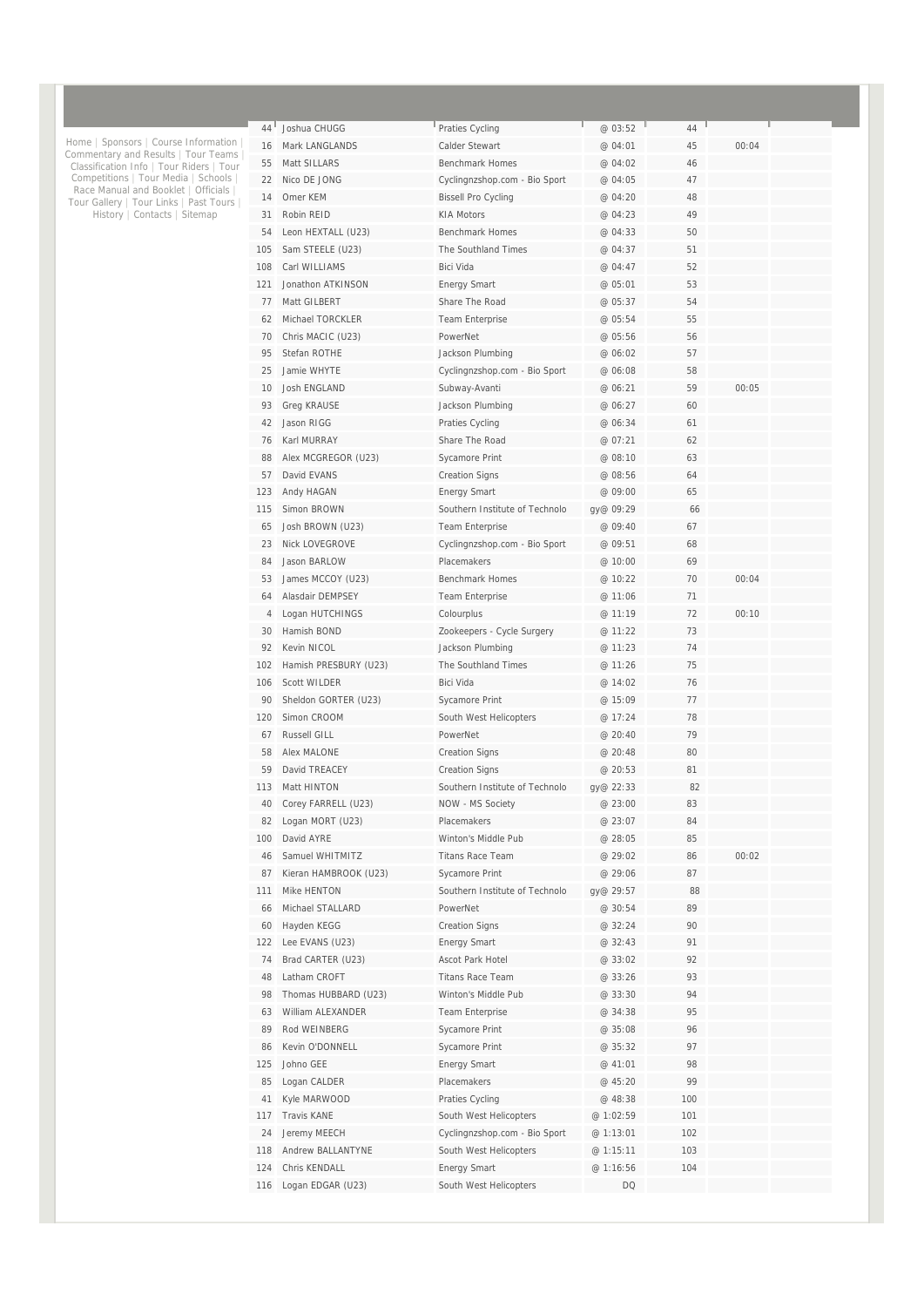| 39                                                                                                  | Nicholas MARTINEZ (U23) | NOW - MS Society | DNF |  |  |  |
|-----------------------------------------------------------------------------------------------------|-------------------------|------------------|-----|--|--|--|
|                                                                                                     |                         |                  |     |  |  |  |
| Live data provided by PowerNet Limited. Results data generated from SportCalc (www.sportcalc.co.nz) |                         |                  |     |  |  |  |

#### **Teams Classification (After stage 4)**

**Sponsored by WENSLEY'S AVANTI PLUS, INVERCARGILL** 

| <b>Team Name</b>               | <b>GC Time</b> |
|--------------------------------|----------------|
|                                |                |
| Zookeepers - Cycle Surgery     | 26:02:30       |
| <b>Bissell Pro Cycling</b>     | @ 00:15        |
| Colourplus                     | @ 01:49        |
| <b>KIA Motors</b>              | @ 02:14        |
| Subway-Avanti                  | @ 03:09        |
| Share The Road                 | @ 04:10        |
| Ascot Park Hotel               | @ 04:12        |
| Calder Stewart                 | @ 04:59        |
| The Southland Times            | @ 05:20        |
| Bici Vida                      | @ 05:46        |
| Praties Cycling                | @ 06:51        |
| <b>Benchmark Homes</b>         | @ 08:04        |
| Cyclingnzshop.com - Bio Sport  | @ 10:28        |
| Jackson Plumbing               | @ 11:58        |
| PowerNet                       | @ 14:55        |
| Team Enterprise                | @ 14:58        |
| <b>Creation Signs</b>          | @ 28:26        |
| Placemakers                    | @ 30:28        |
| Sycamore Print                 | @ 40:59        |
| <b>Energy Smart</b>            | @ 44:13        |
| Southern Institute of Technolo | gy@ 59:46      |
| <b>Titans Race Team</b>        | @ 1:03:30      |
| South West Helicopters         | @ 1:55:44      |
|                                |                |

Live data provided by PowerNet Limited. Results data generated from SportCalc (www.sportcalc.co.nz)

#### **Sprint Ace Classification (after stage 4)**

#### **Sponsored by HARCOURTS SOUTHLAND**

|              | No. Rider Name       | <b>Team Name</b>           | <b>Points</b>            |
|--------------|----------------------|----------------------------|--------------------------|
|              |                      |                            |                          |
| 75           | Patrick Bevin        | Ascot Park Hotel           | 45                       |
| 53           | James McCoy          | <b>Benchmark Homes</b>     | 30                       |
| 15           | Cody O'Reilly        | <b>Bissell Pro Cycling</b> | 24                       |
| 46           | Samuel Whitmitz      | <b>Titans Race Team</b>    | 21                       |
| 76           | Karl Murray          | Share The Road             | 13                       |
| 16           | Mark Langlands       | Calder Stewart             | 11                       |
| 17           | Ben King             | Calder Stewart             | $\overline{7}$           |
| 95           | Stefan Rothe         | Jackson Plumbing           | $\overline{7}$           |
| 33           | Karl Moore           | <b>KIA Motors</b>          | 6                        |
| $80^{\circ}$ | Jack Bauer           | Share The Road             | 6                        |
| 6            | Gordon McCauley      | Subway-Avanti              | 5                        |
| 18           | <b>Brad Hall</b>     | Calder Stewart             | 5                        |
| 55           | Matt Sillars         | <b>Benchmark Homes</b>     | 4                        |
| 109          | Alex Ray             | <b>Bici Vida</b>           | 4                        |
| 59           | David Treacey        | <b>Creation Signs</b>      | 3                        |
| 71           | Aaron Strong         | Ascot Park Hotel           | 3                        |
| 7            | Hayden Godfrey       | Subway-Avanti              | $\mathfrak{D}$           |
| 10           | Josh England         | Subway-Avanti              | $\mathfrak{D}$           |
| 28           | <b>Westley Gough</b> | Zookeepers - Cycle Surgery | $\mathfrak{D}$           |
| 48           | Latham Croft         | <b>Titans Race Team</b>    | $\mathfrak{D}$           |
| 66           | Michael Stallard     | PowerNet                   | $\mathfrak{D}$           |
| 73           | Mike Northey         | Ascot Park Hotel           | $\mathfrak{D}$           |
| 79           | Romain Fondard       | Share The Road             | $\mathfrak{D}$           |
| 85           | Logan Calder         | Placemakers                | $\mathfrak{D}$           |
| 91           | Michael Olheiser     | Jackson Plumbing           | $\overline{2}$           |
| 121          | Jonathon Atkinson    | <b>Energy Smart</b>        | $\overline{\mathcal{L}}$ |